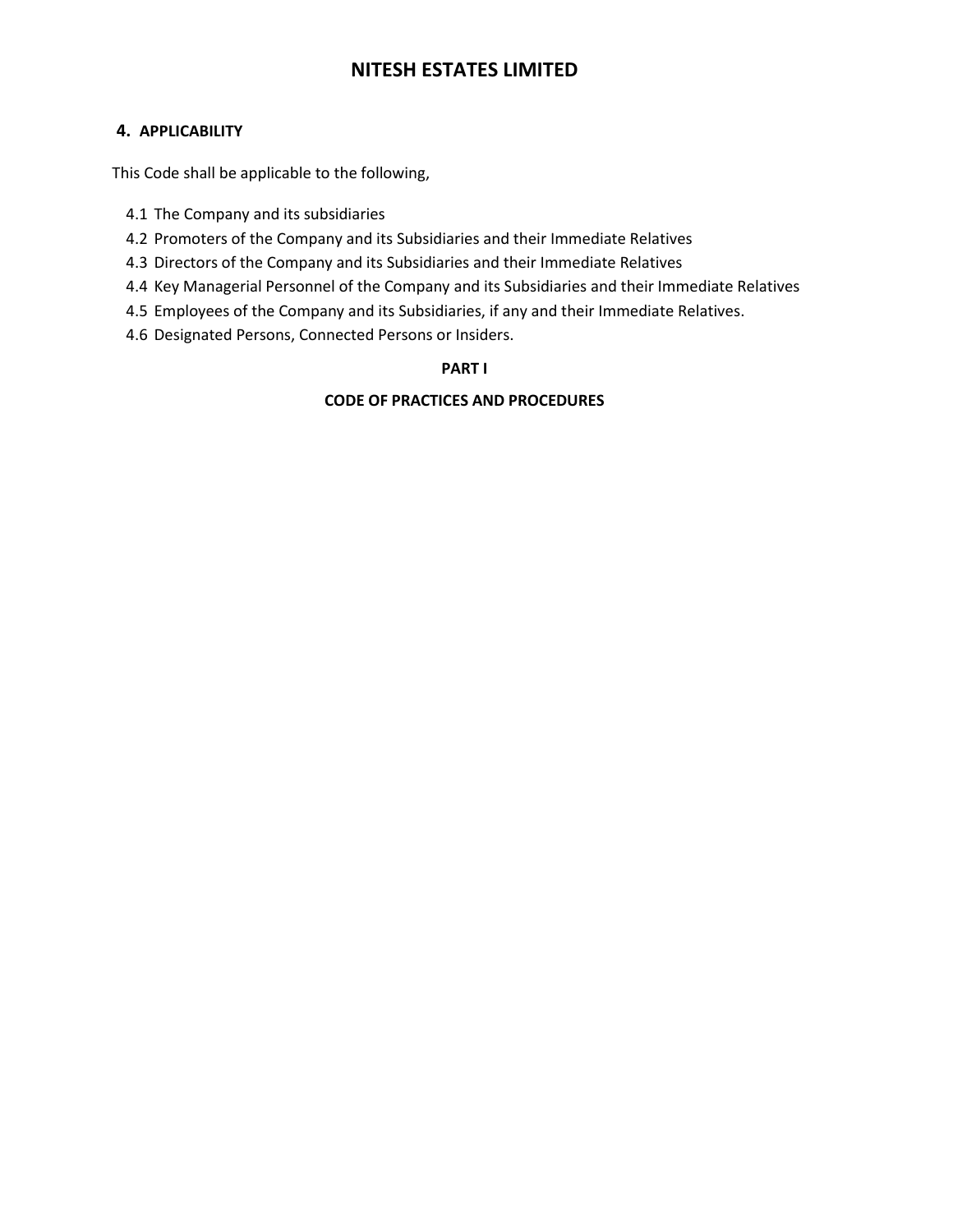6.4 Unpublished Price Sensitive Information shall be handled on a "need-to-know" basis, i.e., unpublished Price Sensitive Information should be disclosed only to those who need the information to discharge their duty and /or functions with respect to the assignments.

### **7. PREVENTION OF MISUSE OF UNPUBLISHED PRICE SENSITIVE INFORMATION:**

Notwithstanding anything contained in this Code, the Designated Persons shall not engage in any kind of trading in Securities, whether on their own account, on the account of their Immediate Relatives or on the Company's account, and further shall ensure that their Immediate Relatives shall also not engage in Trading in Securities on their own account, if such Designated Person (or in case of Immediate Relatives, the concerned Immediate Relative) is in possession of any Unpublished Price Sensitive Information.

### **PART II CODE OF CONDUCT TO REGULATE, MONITOR AND REPORT TRADING BY INSIDERS**

#### **8. COMPLIANCE OFFICER**

- 8.1 The Company Secretary shall be the Compliance Officer for the purpose of the Code and will report to the Board of Directors. In the absence of the Company Secretary, any other person as may be designated by the Board of Directors shall be the Compliance Officer for the purpose of this Code.
- The Company securities on their since since since that eits and their since their since the minimization of the page in Trading in Securities on their own account, if such Designated I Immediate Relatives, the concerned Im 8.2 The Compliance Officer shall be responsible for compliance of the code, policies, procedures, maintenance of records, monitoring adherence to the rules for the preservation of Unpublished Price Sensitive Information, monitoring of trades, pre-clearance of trades, addressing any clarifications / difficulties regarding the Regulations and / or the Code and the implementation of the Code, under the overall supervision of the Board of Directors.
- 8.3 The Company shall maintain a record of all the declarations in the appropriate form given by the designated persons made under this Code for a minimum period of five years.

### **9. TRADING WINDOW**

- 9.1 The "Trading Window" for the purpose of this Code shall mean the period during which Trading in Securities is permitted.
- 9.2 Subject to **Clause 10** and **Clause 11** of this Code, the Designated Persons shall engage in trading in Securities only when the Trading Window is open.
- 9.3 The Trading Window shall, inter alia, be closed 14 (Fourteen) trading days prior to the declaration of financial results, recommendation of dividends (interim and final) and at any other time as designated by the Compliance Officer if any Unpublished Price Sensitive Information is under active consideration of the Company in terms this Regulation.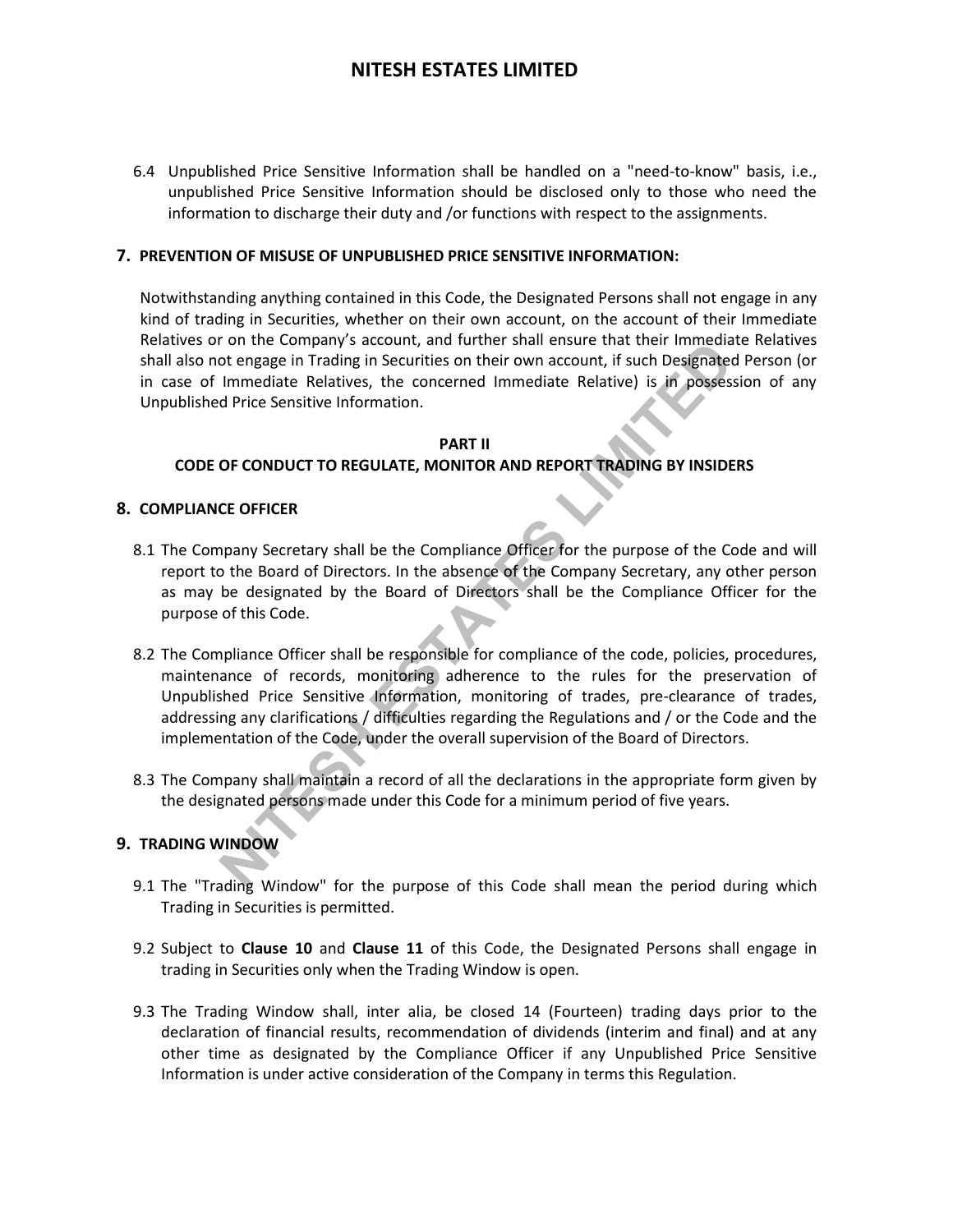9.4 The Trading Window shall be opened 48 hours after the information relating to the items specified above is made public.

### **10. PRE-CLEARANCE OF TRADES**

- 10.1 Subject to **Clause 11**, all Designated Persons who intend to trade in the securities of the Company should obtain pre-clearance for the transaction as per the procedure described hereunder.
- 10.2 Pre-clearance for trades is mandatory for all Designated Persons.
- 10.3 An application in **Annexure I** annexed to the Code may be made to the Compliance officer indicating that the Designated Person is intended to deal in the Securities of the Company.
- 10.4 The Designated Person shall execute his/her order in respect of securities of the Company within Seven trading days after the pre-clearance is given. If the order is not executed within Seven trading days after the pre-clearance is given, such pre-clearance shall lapse and the Designated Person should obtain a fresh pre-clearance.
- 10.5 The Designated Person who trades in the securities of the Company shall not execute a contra or opposite trade during the next six months following the prior transaction.
- arance for trades is mandatory for all Designated Persons.<br> **NICATOT ION AMELATE CONTERNATE CONTERNATE CONSTRANGLY CONTEX CONTEX CONTEX CONTEX CONTEX CONTEX STATE CONTEX<br>
Signated Person shall execute his/her order in resp** 10.6 In case trading in Securities is necessitated by personal emergency of the Designated Person, he may seek waiver of the holding period specified in **Clause 10.5** above by making an application to the Compliance Officer (or the Chairman and Managing Director, in the case of the Compliance Officer is the Designated Person) in **Annexure II.** The Compliance Officer (or the Chairman and Managing Director, as the case may be) may waive the holding period after recording in writing, the reasons in this regard.

### **11. TRADING PLANS**

- 11.1 A Designated Person may formulate a Trading Plan pursuant to which trades may be carried out on his behalf in accordance with such plan.
- 11.2 The Trading Plan shall be presented to the Compliance Officer for review and approval.
- 11.3 Upon approval, the Compliance Officer shall notify the Trading Plan to the stock exchanges on which the Company is listed.
- 11.4 The Trading Plan shall adhere to the following:
	- 11.4.1 It shall entail commencement of trading on behalf of the Designated Person after the expiry of 6 months from the public disclosure of the plan.
	- 11.4.2 It shall not entail trading for the period between **20 trading days** prior to the last day of any financial period for which the financial results (quarterly, half-yearly and annual) are to be declared and 48 hours after the declaration of such financial results.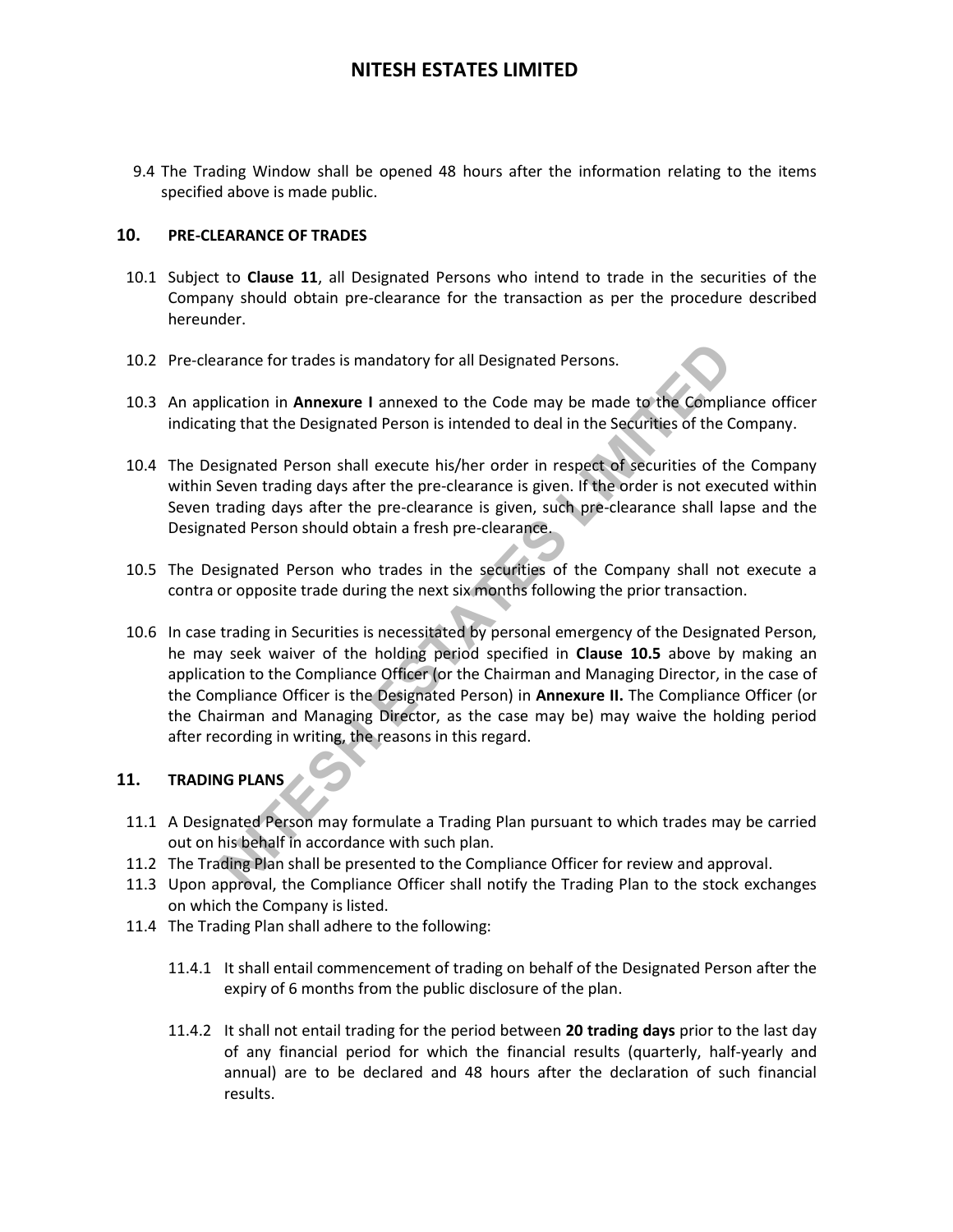- 11.4.3 It shall entail trading for a period of at least 12 months
- 11.4.4 It shall not overlap with any existing Trading Plan, i.e. multiple trading plans during the same period is not permitted.
- 11.4.5 It shall set-out either the value of trades to be effected or the number of securities to be traded along with the nature of trade, intervals at or dates on which such trades shall be effected.
- 11.5 The Trading Plan once approved, has to be mandatorily implemented. No deviation from the trading plan or execution of trades outside the scope of trading plan is permitted.

### **12. REPORTING REQUIREMENTS**

#### **12.1 Promoters, Directors and Key Managerial Personnel:**

Every promoter, director and key managerial personnel of the Company shall be required to forward to the Compliance Officer, the following details in respect of the Securities held by them and their respective Immediate Relatives:

- 12.1.1 All Securities of the Company held as on May 15, 2015 within thirty days thereof in **Form A** as annexed to this Code.
- ding Plan once approved, has to be mandatorily implemented. No deviation<br>plan or execution of trades outside the scope of trading plan is permitted.<br>**TING REQUIREMENTS**<br>**NITES**<br>**NITES**<br>**NITES**<br>**NITES**<br>**NITES**<br>**NITES**<br>**NITE** 12.1.2 All securities of the Company held by them on appointment as director or key managerial personnel of the Company or upon becoming a promoter of the Company within **7 days** thereof in **Form B** as annexed to this Code**.**
- 12.1.3 Half yearly statement of all Securities of the Company held as on March 31 and September 30 of every year within **30 days** from close of March 31 and September 30 as the case may be in **Annexure III.**

### **12.2 Designated Persons**

All Designated Persons shall be required to forward to the Compliance Officer, the following details in respect of the Securities held by them and their respective Immediate Relatives:

- 12.2.1 All Securities of the Company held as on May 15 2015 within thirty days thereof in **Form A.**
- 12.2.2 All Securities of the Company held on the date of joining the Company within **30 days** from the date of joining in **Form B.**
- 12.2.3 Half yearly statement of all Securities of the Company **held** as on March 31 and September 30 of every year within **30 days** from close of March 31 and September 30 as the case may be in **Annexure III.**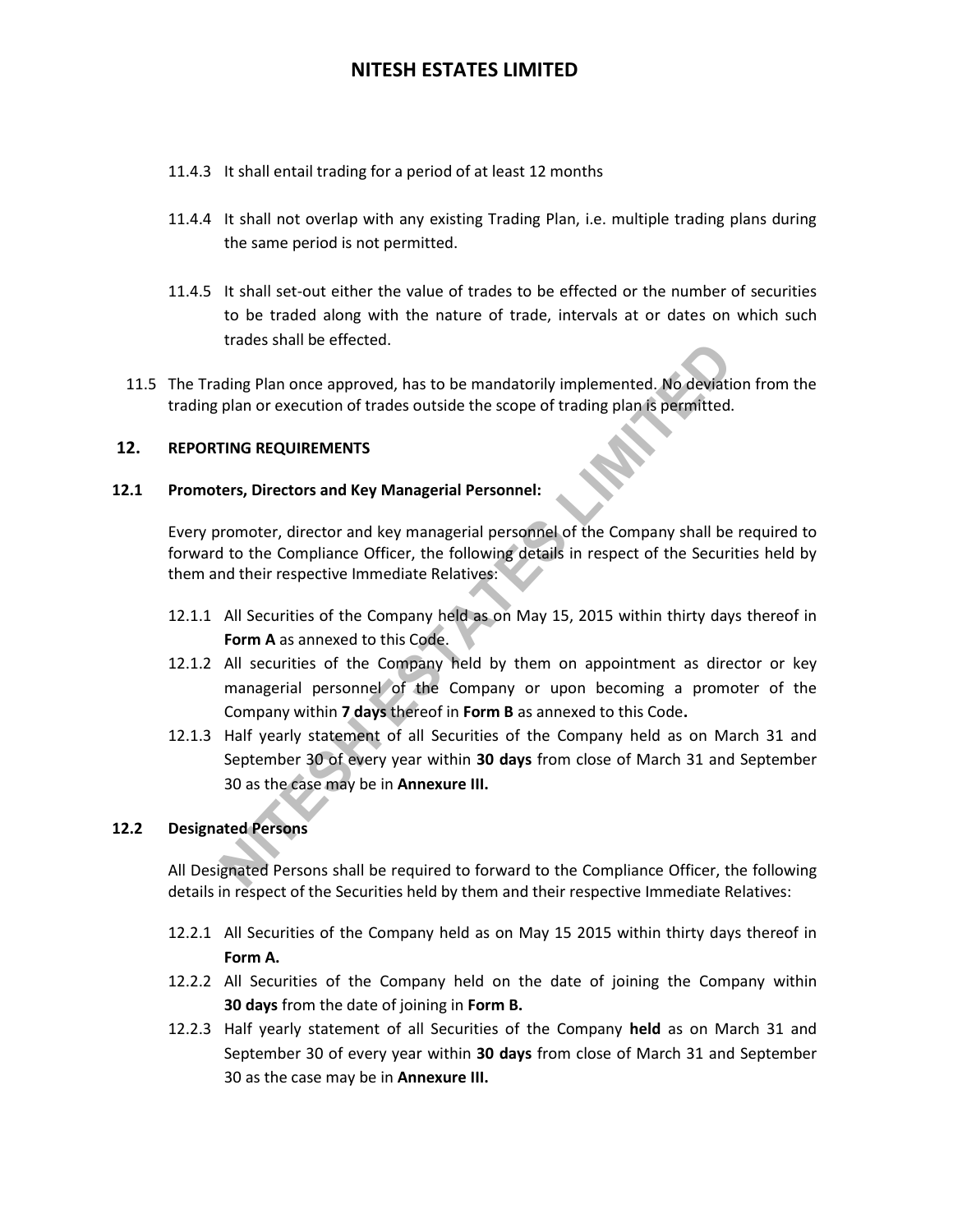### **12.3 All Employees**

Every promoter, director, employee (including their Immediate Relatives) shall be required to intimate the Compliance Officer in case of any change in Securities of the Company held by them, if the aggregate value of securities traded, whether in one transaction or a series of transaction over any calendar quarter, exceeds trade value of Rs. 10 Lakhs within **two trading days** of such change in **Form C.**

### **13. PENALTY FOR CONTRAVENTION OF THE CODE**

- 13.1 All the Designated Persons shall be individually responsible for complying with the provisions of the Regulations and the Code to the extent applicable.
- 13.2 Any Director who violates the Code shall be subject to disciplinary action, as may be deemed fit by the Board of Directors of the Company. Any Employee who violates the Code shall be subject to disciplinary action, which may include freeze on emoluments or suspension/termination of service/contract, or any other action as may be deemed fit by the Board of Directors.
- 13.3 The action by the Company shall not preclude SEBI from taking any action for violation of the Regulations.

### **14. INFORMATION TO SEBI IN CASE OF VIOLATION OF THE REGULATIONS**

In case any violation of the Regulation or the Code is observed, SEBI shall be informed of the same.

**NITES LIMITED**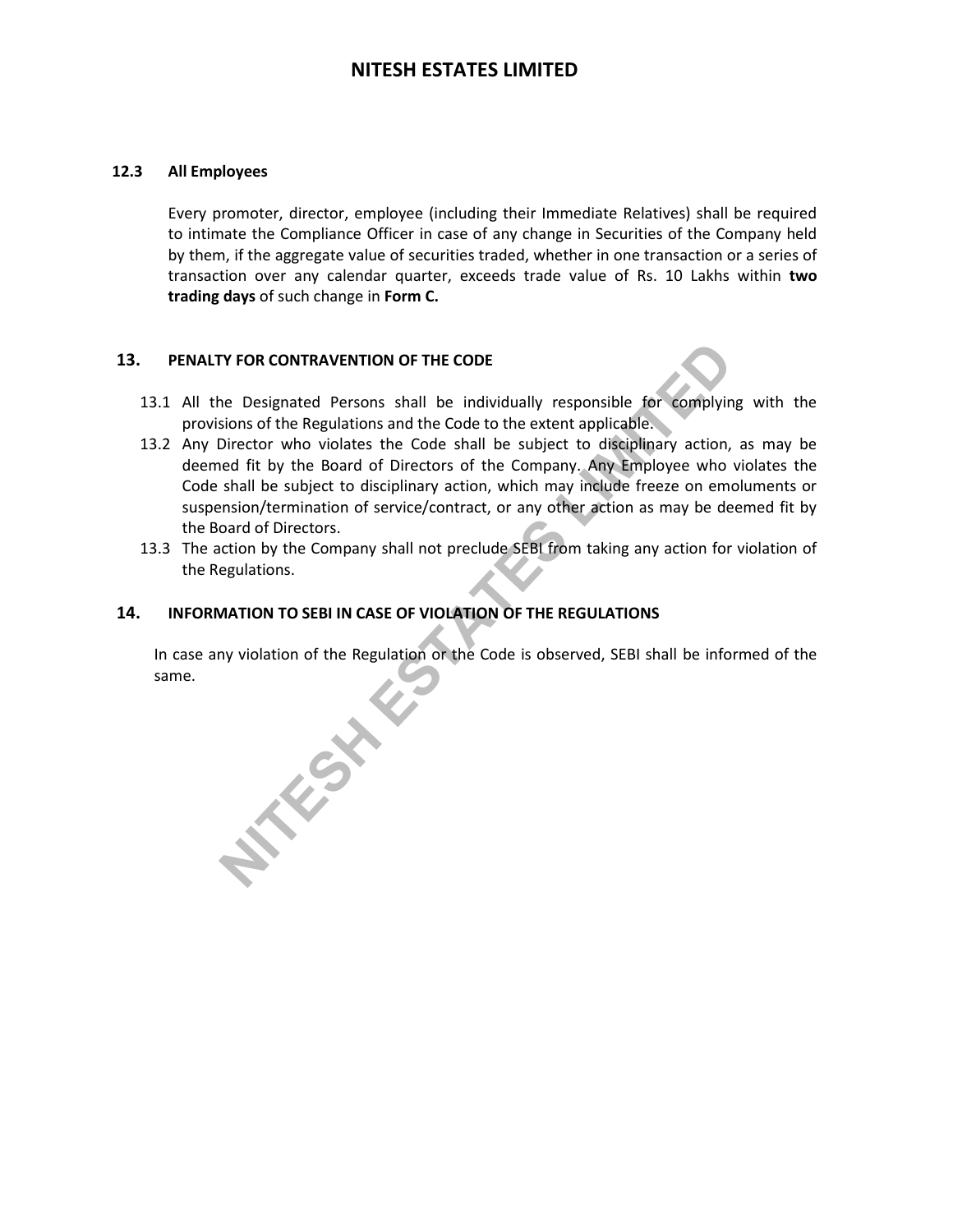## **CODE OF CONDUCT FOR PREVENTION OF INSIDER TRADING Annexure I SPECIMEN OF APPLICATION OF PRE-CLEARANCE FOR TRADES**

Date:

To, The Compliance Officer, Nitesh Estates Limited, Bangalore.

## **Application of pre-clearance for trades in securities of the Company**

|            | , זיונכטור בטנטנכט בוויוונכט                                                                      |                                |
|------------|---------------------------------------------------------------------------------------------------|--------------------------------|
| Bangalore. |                                                                                                   |                                |
|            | Application of pre-clearance for trades in securities of the Company                              |                                |
|            | Pursuant to the SEBI (prohibition of Insider Trading) Regulations, 2015 and the Company's Code of |                                |
|            | Conduct for Prevention of Insider Trading, I seek approval to purchase / sale / subscription of   |                                |
|            | equity shares of the Company as per details given below:                                          |                                |
|            |                                                                                                   |                                |
| 1.         | Name of the applicant                                                                             |                                |
| 2.         | <b>Employee Code &amp; Designation</b>                                                            |                                |
| 3.         | <b>PAN</b>                                                                                        |                                |
| 4.         | Number of securities held as on date                                                              |                                |
| 5.         | Folio No. / DP ID / Client ID No.                                                                 |                                |
| 6.         | The proposal is for, (tick the appropriate                                                        | (a) Purchase of securities     |
|            | option)                                                                                           | (b) Subscription to securities |
|            |                                                                                                   | Sale of securities<br>(c)      |
| 7.         | Proposed date of dealing in securities                                                            |                                |
| 8.         | Estimated number of securities proposed to                                                        |                                |
|            | be acquired/subscribed/sold                                                                       |                                |
| 9.         | Price at which the transaction is proposed                                                        |                                |
| 10.        | Current market price (as on date of                                                               |                                |
|            | application)                                                                                      |                                |
| 11.        | Whether the proposed transaction will be                                                          |                                |
|            | through stock exchange or off-market deal                                                         |                                |
| 12.        | Folio No. / DP ID / Client ID No. where the                                                       |                                |
|            | securities will be credited / debited                                                             |                                |

Please use additional sheets, if required

I enclose herewith the form of Undertaking signed by me.

Yours faithfully,

(Signature)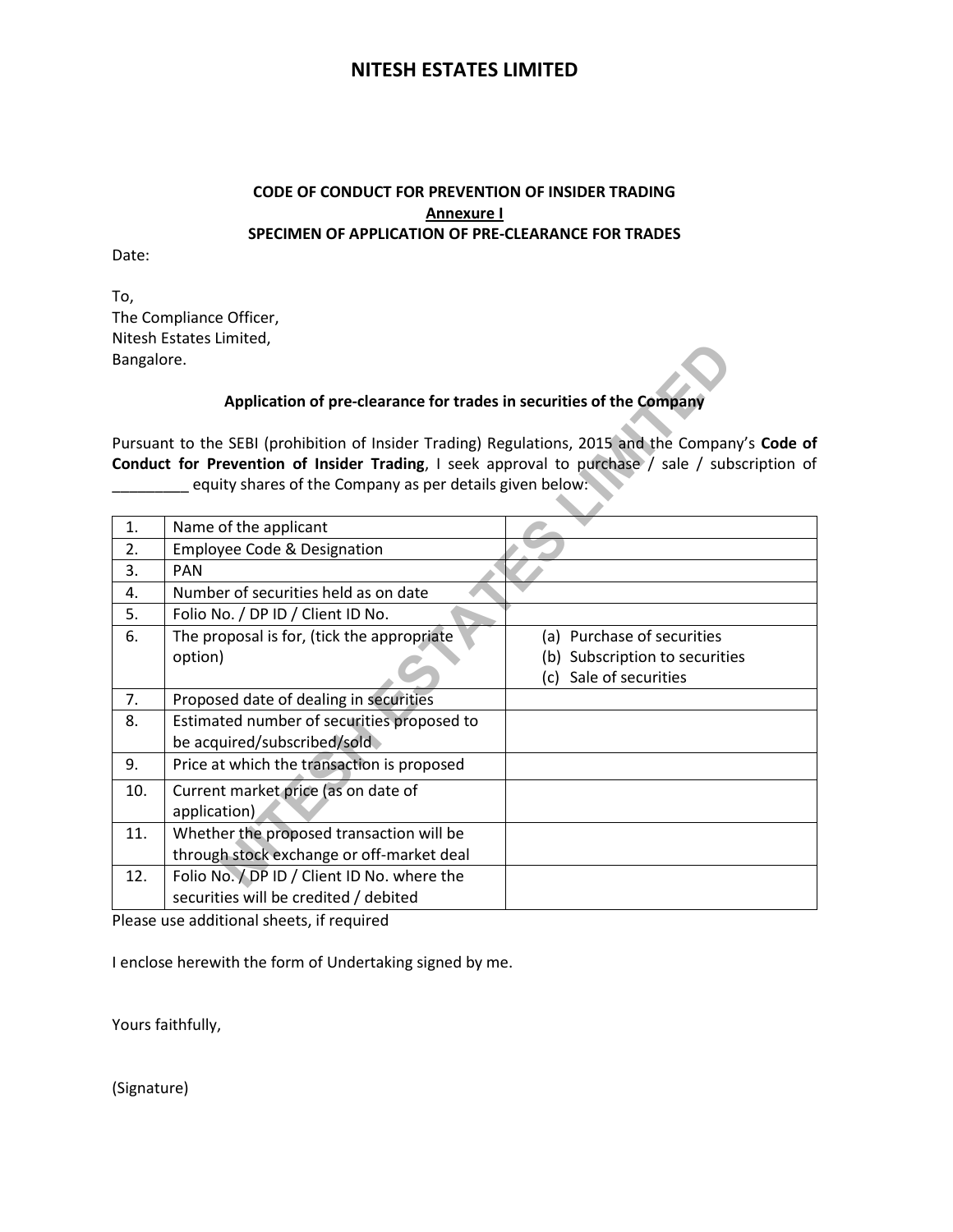## **FORMAT OF UNDERTAKING TO BE ACCOMPANIED WITH THE APPLICATION OF PRE-CLEARANCE FOR TRADES**

To, The Compliance Officer, Nitesh Estates Limited, Bangalore.

|                                                            | of the Company residing at |
|------------------------------------------------------------|----------------------------|
|                                                            | am desirous of dealing in  |
| shares of the Company as mentioned in my application dated | for pre-clearance of the   |
| transaction.                                               |                            |

I further declare that I am not in possession of or otherwise privy to any unpublished Price Sensitive Information (as defined in the Company's Code of Conduct for prevention of Insider Trading (the Code) up to the time of signing this Undertaking.

Example that I am not in possession of or otherwise privy to any unpublished Price defined in the Company's Code of Conduct for prevention of Insider Tractime of signing this Undertaking.<br>
Interval of the construction and In the event that I have access to or received any information that could be construed as "Price Sensitive Information" as defined in the Code, after the signing of this undertaking but before executing the transaction for which approval is sought, I shall inform the Compliance Officer of the same and shall completely refrain from dealing in the securities of the Company until such information becomes public.

I declare that I have not contravened the provisions of the Code as notified by the Company from time to time.

I undertake to submit the necessary report within two days of execution of the transaction / a 'Nil' report if the transaction is not undertaken.

If approval is granted, I shall execute the deal within 7 Trading days of the receipt of approval failing which I shall seek a fresh pre-clearance and I shall not enter into any contra or opposite trade for a minimum period of Six months, within which I have been permitted to trade.

I declare that I have made full and true disclosure in the matter.

| Date:      |  |
|------------|--|
| Signature: |  |

\* Indicate number of shares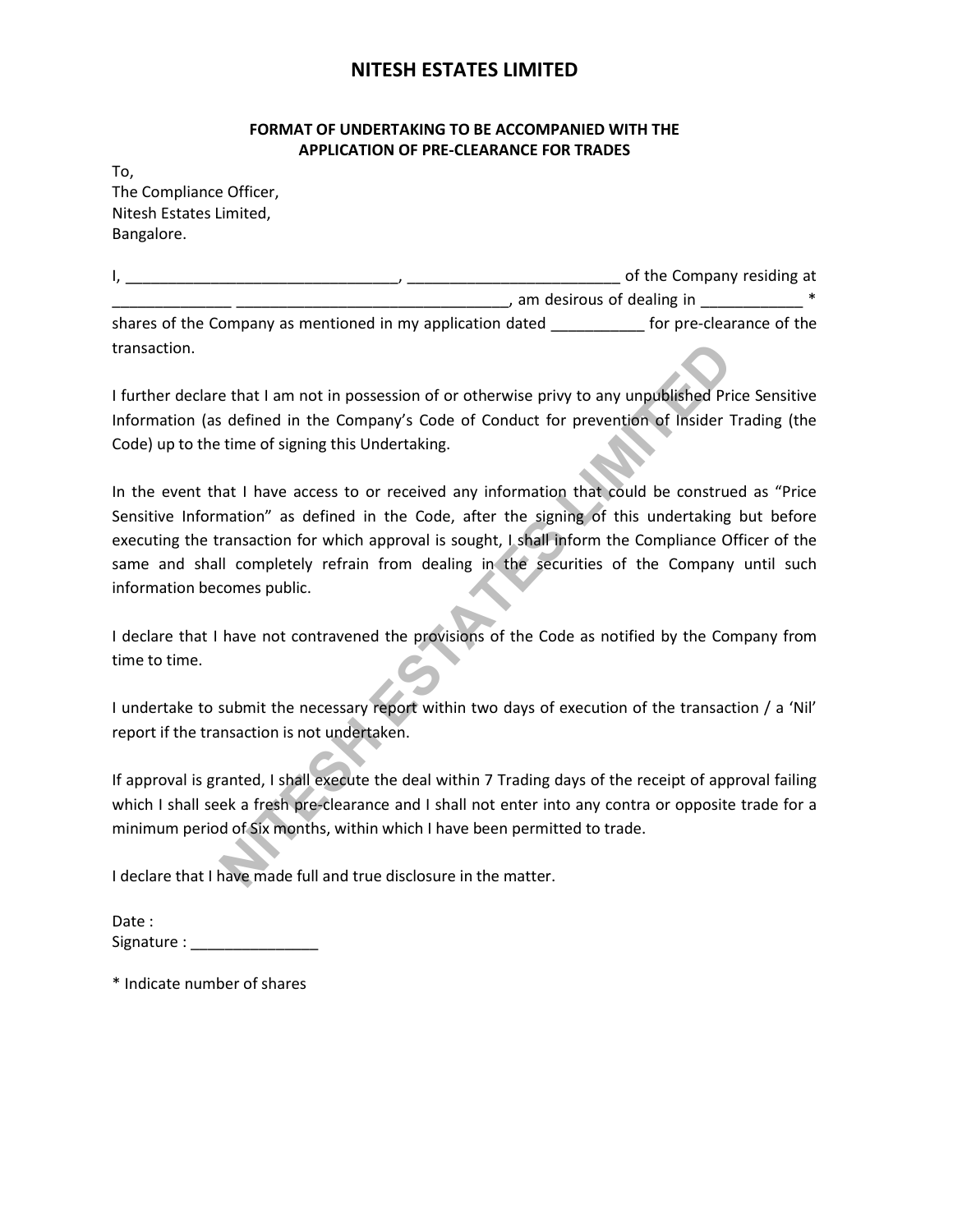#### **CODE OF CONDUCT FOR PREVENTION OF INSIDER TRADING**

**Annexure II APPLICATION FOR WAIVER OF MINIMUM HOLDING PERIOD** 

Date:

To The Compliance officer, Nitesh Estates Limited

From **Name PAN Employee Code Designation Department** 

**Solution:** The minimum holding period of 6 months as required to the subsepect to the solution of the Securities held by me / description of the Securities held by me / the company and acquired on [Date(s)].<br>
Immediate Re I request you to grant me waiver from the minimum holding period of 6 months as required under the Code with respect to \_\_\_\_\_\_\_(nos.) (description of the Securities) held by me / (Name of Immediate Relative) (singly/jointly) in the Company and acquired on [Date(s)].

I /my (Name of Immediate Relative) desire to sell the above securities on account of \_\_\_\_\_\_\_\_\_\_\_\_\_\_\_\_\_\_\_\_\_\_\_\_\_ \_\_\_\_\_\_\_\_\_\_\_\_\_\_\_\_ (fill the reasons\*).

I declare that the above details are true, correct and complete in all respects.

Signature:

\*Use additional sheets and/or enclose the supporting documents, if required.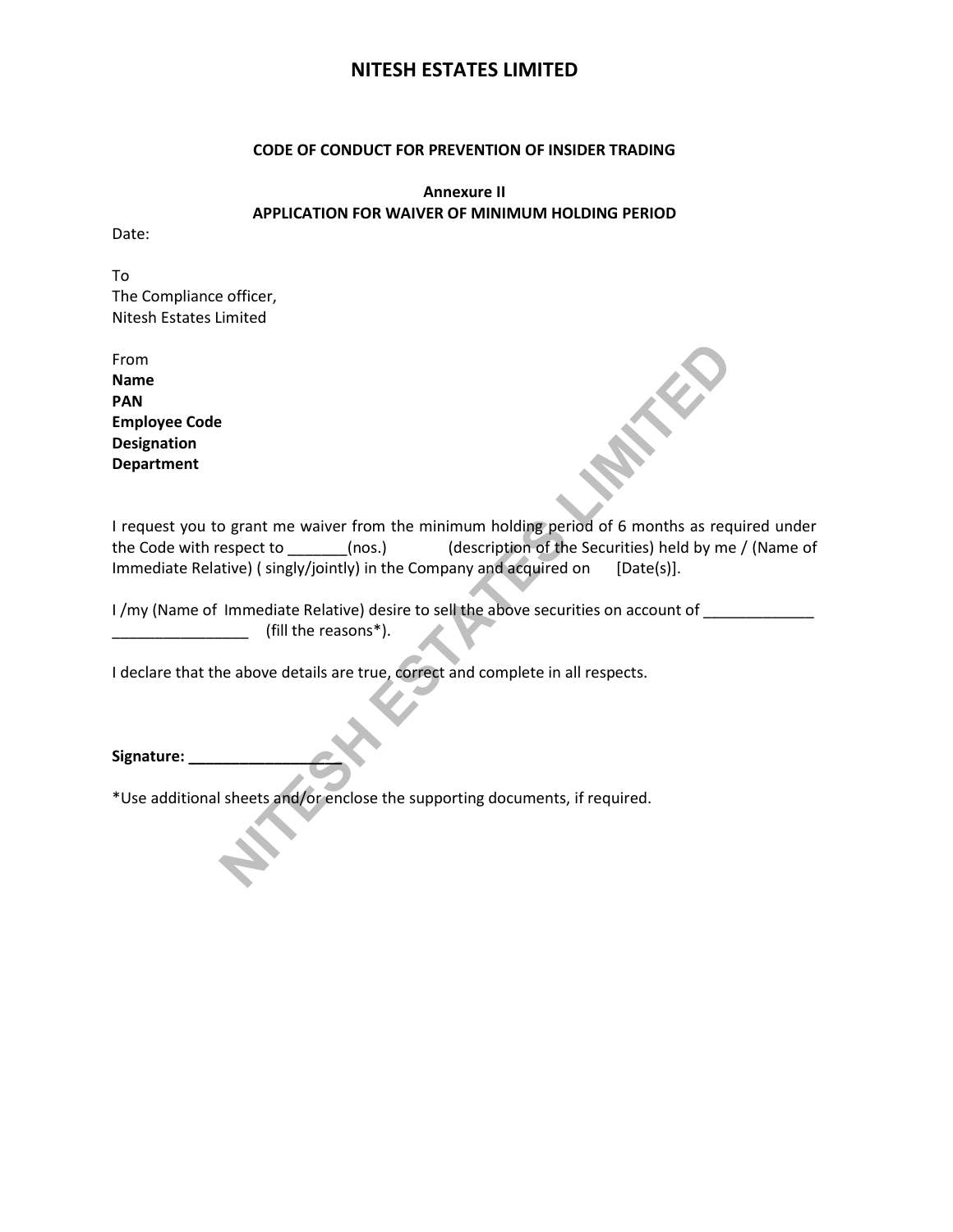# **ANNEXURE III FORMAT FOR DISCLOSURE OF TRANSACTIONS**

*(To be submitted within 2 days of transaction / dealing in securities of the Company)* 

To,

The Compliance Officer, Nitesh Estates Limited, Bangalore.

I hereby inform that I,

|                            |                                           | • have not bought / sold/ subscribed any securities of the Company<br>• have bought/sold/subscribed to securities as mentioned below on                                                                                                                                        |                                          |             |
|----------------------------|-------------------------------------------|--------------------------------------------------------------------------------------------------------------------------------------------------------------------------------------------------------------------------------------------------------------------------------|------------------------------------------|-------------|
|                            | (date)                                    |                                                                                                                                                                                                                                                                                |                                          |             |
| Name of holder             | No. of securities<br>dealt with           | Bought/sold/<br>subscribed                                                                                                                                                                                                                                                     | DP ID/<br>Client ID /<br><b>Folio No</b> | Price (Rs.) |
|                            |                                           |                                                                                                                                                                                                                                                                                |                                          |             |
|                            | Please use additional sheets, if required |                                                                                                                                                                                                                                                                                |                                          |             |
|                            |                                           | In connection with the aforesaid transaction(s), I hereby undertake to preserve, for a period of 3<br>years and produce to the Compliance officer / SEBI any of the following documents:                                                                                       |                                          |             |
| 1. Broker's contract note. | 2. Proof of payment to/from brokers.      |                                                                                                                                                                                                                                                                                |                                          |             |
|                            |                                           | 3. Extract of bank passbook/statement (to be submitted in case of demat transactions).                                                                                                                                                                                         |                                          |             |
|                            |                                           | 4. Copy of Delivery instruction slip (applicable in case of sale transaction).                                                                                                                                                                                                 |                                          |             |
|                            |                                           | I agree to hold the above securities for a minimum period of six months. In case there is any urgen<br>need to sell these securities within the said period, I shall approach the Compliance Officer fo<br>necessary approval (applicable in case of purchase / subscription). |                                          |             |
|                            |                                           | I declare that the above information is correct and that no provisions of the Company's Code and/o                                                                                                                                                                             |                                          |             |

- 1. Broker's contract note.
- 2. Proof of payment to/from brokers.
- 3. Extract of bank passbook/statement (to be submitted in case of demat transactions).
- 4. Copy of Delivery instruction slip (applicable in case of sale transaction).

I declare that the above information is correct and that no provisions of the Company's Code and/or applicable laws/regulations have been contravened for effecting the above said transactions(s).

Date: Signature: Name: Designation: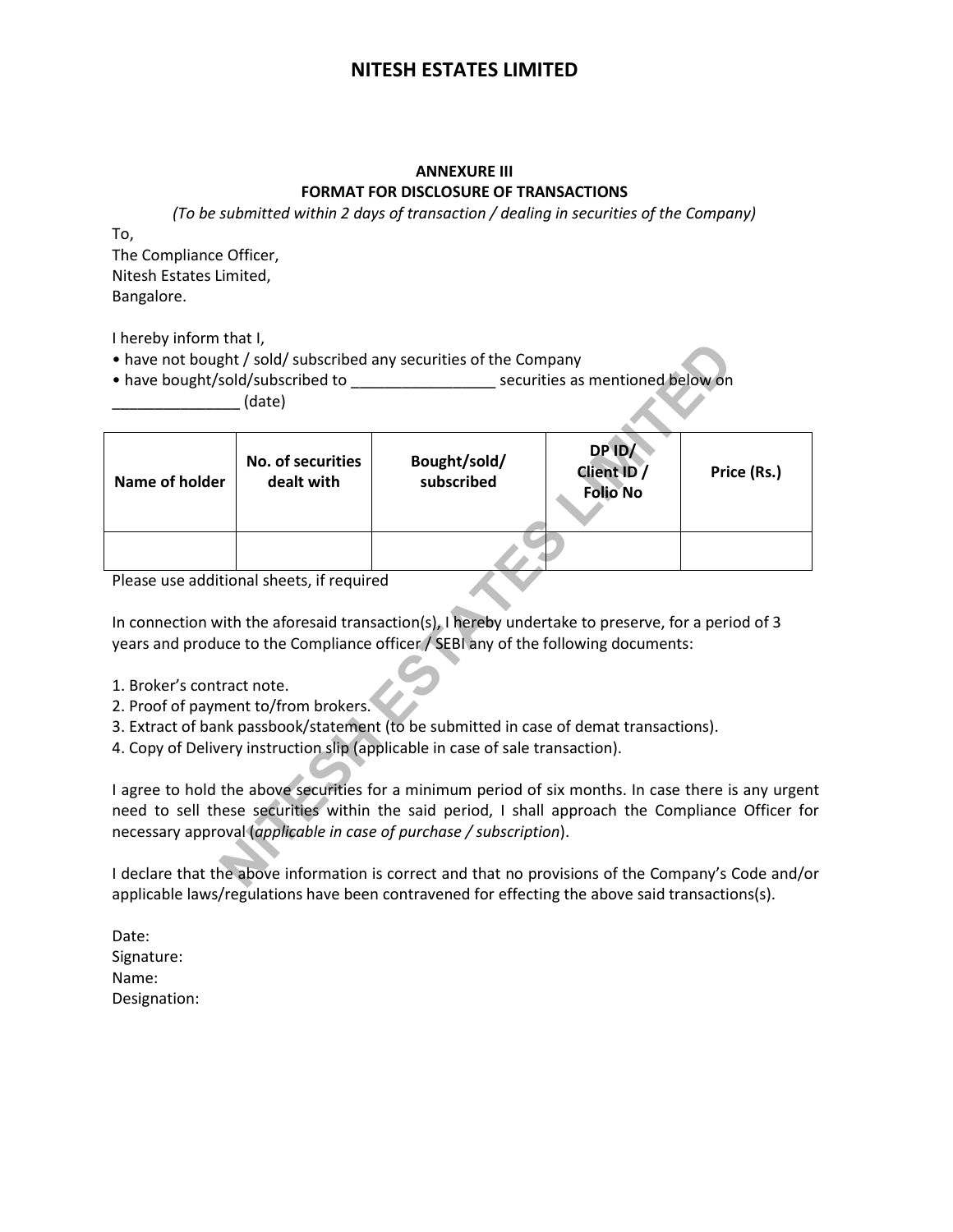### **FORM A**

### **Securities and Exchange Board of India (Prohibition of Insider Trading) Regulations, 2015 [Regulation 7 (1) (a) read with Regulation 6 (2)]**

### **Name of the company: Nitesh Estates Limited (CIN: L07010KA2004PLC033412) ISIN of the company: INE639K01016**

| Name of the company: Nitesh Estates Limited (CIN: L07010KA2004PLC033412)                                                                                                     |                                                                       |                                                                                                             |     |                             |                                                       |                                                                                                                 |                                                                                                          |                                               |  |
|------------------------------------------------------------------------------------------------------------------------------------------------------------------------------|-----------------------------------------------------------------------|-------------------------------------------------------------------------------------------------------------|-----|-----------------------------|-------------------------------------------------------|-----------------------------------------------------------------------------------------------------------------|----------------------------------------------------------------------------------------------------------|-----------------------------------------------|--|
| ISIN of the company: INE639K01016<br>Details of Securities held by Promoter, Key Managerial Personnel (KMP), Director and other such persons as mentioned in Regulation 6(2) |                                                                       |                                                                                                             |     |                             |                                                       |                                                                                                                 |                                                                                                          |                                               |  |
| Name, PAN<br>No. CIN/DIN<br>& address with<br>contact nos.                                                                                                                   | Category of<br>Person<br>(Promoters/                                  | Securities held as on the<br>date of regulation coming<br>into force                                        |     |                             |                                                       | Open Interest of the<br><b>Future</b><br>contracts held as on the<br>date of<br>regulation coming into<br>force | Open Interest of the<br>Option<br>Contracts held as on the<br>date of<br>regulation coming into<br>force |                                               |  |
|                                                                                                                                                                              | <b>KMP</b><br>Directors/<br>immediate<br>relatives/<br>others<br>etc) | Type of<br>security<br>(For<br>eg. Shares.<br>Warrants,<br><b>Convertible</b><br><b>Debentures</b><br>etc.) | No. | % of<br><b>Shareholding</b> | <b>Number of</b><br>units<br>(contracts*<br>lot size) | <b>Notional</b><br>value in<br><b>Rupee terms</b>                                                               | <b>Number of</b><br>units<br>(contracts* lot<br>size)                                                    | <b>Notional</b><br>value<br>in Rupee<br>terms |  |
| $\mathbf{1}$                                                                                                                                                                 | $\overline{2}$                                                        | 3                                                                                                           | Δ   | 5                           |                                                       | 6                                                                                                               | $\overline{z}$                                                                                           |                                               |  |
|                                                                                                                                                                              |                                                                       |                                                                                                             |     |                             |                                                       |                                                                                                                 |                                                                                                          |                                               |  |
| Note: "Securities" shall have the meaning as defined under regulation 2(1)(i) of SEBI (Prohibition of Insider Trading) Regulations, 2015.                                    |                                                                       |                                                                                                             |     |                             |                                                       |                                                                                                                 |                                                                                                          |                                               |  |
| Signature:<br>Designation:<br>Date:<br>Place:                                                                                                                                |                                                                       |                                                                                                             |     |                             |                                                       |                                                                                                                 |                                                                                                          |                                               |  |

**Signature: Designation: Date: Place:**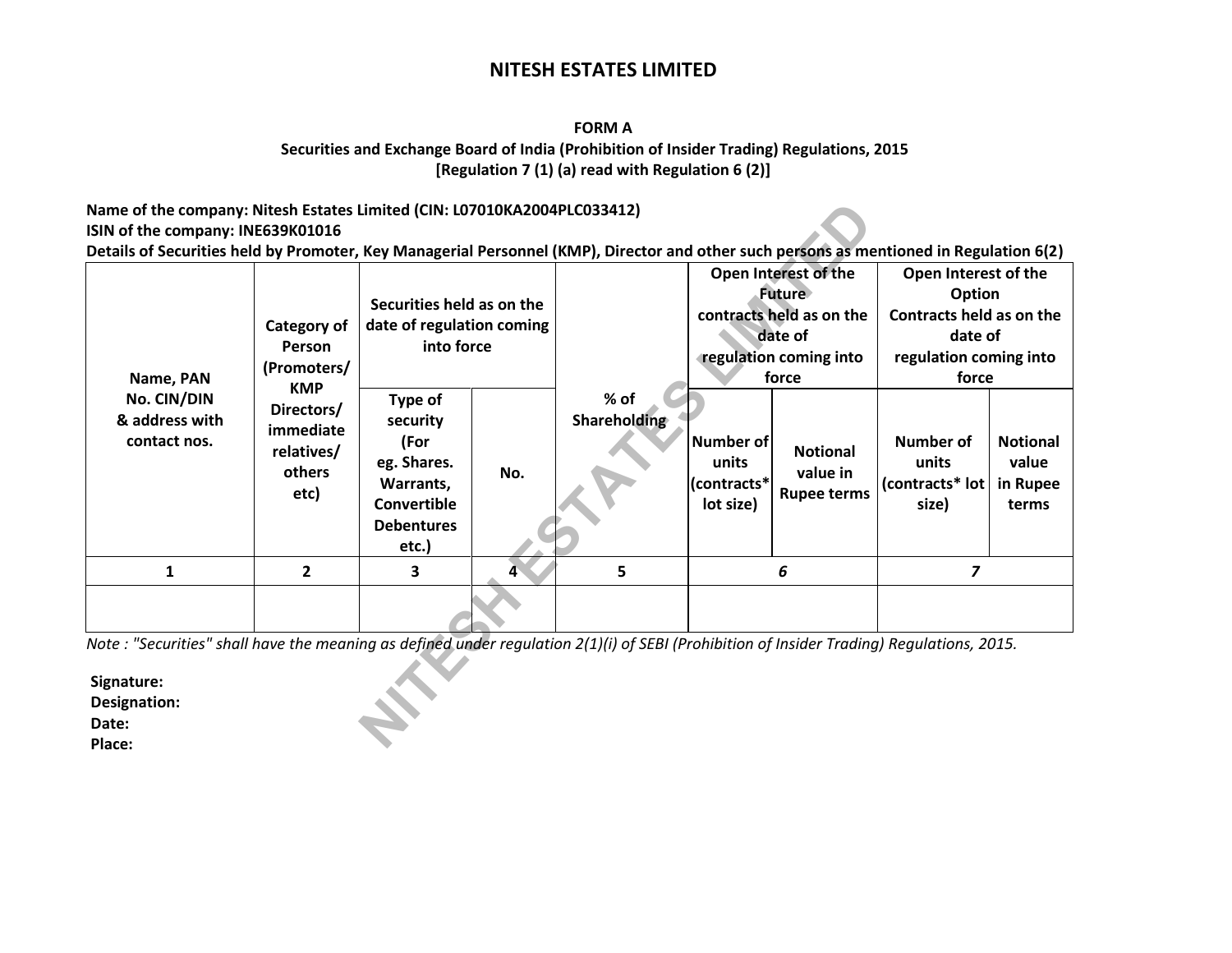#### **FORM B**

## **Securities and Exchange Board of India (Prohibition of Insider Trading) Regulations, 2015 [Regulation 7 (1) (b) read with Regulation 6(2)]**

**Name of the Company: Nitesh Estates Limited (CIN: L07010KA2004PLC033412)** 

**ISIN of the Company: INE639K01016** 

| other such persons as mentioned in Regulation 6(2).<br>Name, PAN No.<br><b>CIN/DIN &amp;</b><br><b>Address with</b><br>contact nos. | <b>Category of Person</b><br>(Promoters/KMP/<br>Directors/<br>immediate<br>Relatives/<br>others etc.)                                    | Date of<br>appointment<br>Ωf<br>Director / KMP<br><b>OR Date of</b><br>becoming<br><b>Promoter</b> | Securities held at the time of<br>becoming<br>Promoter/appointment of<br>Director/KMP<br><b>Type of security</b><br>$ $ (For eg. $-$ Shares,<br>No.<br>Warrants,<br>Convertible<br>Debentures etc.) |   | $%$ of<br>Shareholding | <b>Open Interest of the</b><br><b>Future contracts</b><br>held<br>at the time of<br>becoming<br>Promoter/<br>appointment of<br>Director/KMP<br><b>Number</b><br>value in<br>of units<br>(contracts<br><b>Rupee</b><br>* lot size)<br>terms |   | Promoter/<br>Director/KMP<br>Notional Number<br>of units<br>(contracts)<br>* lot size) | Open Interest of the<br><b>Option Contracts</b><br>held at the time of<br>becoming<br>appointment of<br><b>Notional</b><br>value in<br>Rupee<br>terms |
|-------------------------------------------------------------------------------------------------------------------------------------|------------------------------------------------------------------------------------------------------------------------------------------|----------------------------------------------------------------------------------------------------|-----------------------------------------------------------------------------------------------------------------------------------------------------------------------------------------------------|---|------------------------|--------------------------------------------------------------------------------------------------------------------------------------------------------------------------------------------------------------------------------------------|---|----------------------------------------------------------------------------------------|-------------------------------------------------------------------------------------------------------------------------------------------------------|
| 1                                                                                                                                   | 2                                                                                                                                        | 3                                                                                                  | 4                                                                                                                                                                                                   | 5 | 6                      |                                                                                                                                                                                                                                            | 7 |                                                                                        | 8                                                                                                                                                     |
| Signature:<br>Designation:                                                                                                          | Note: "Securities" shall have the meaning as defined under regulation 2(1)(i) of SEM (Prohibition of Insider Trading) Regulations, 2015. |                                                                                                    |                                                                                                                                                                                                     |   |                        |                                                                                                                                                                                                                                            |   |                                                                                        |                                                                                                                                                       |

**Signature: Designation: Date: Place:**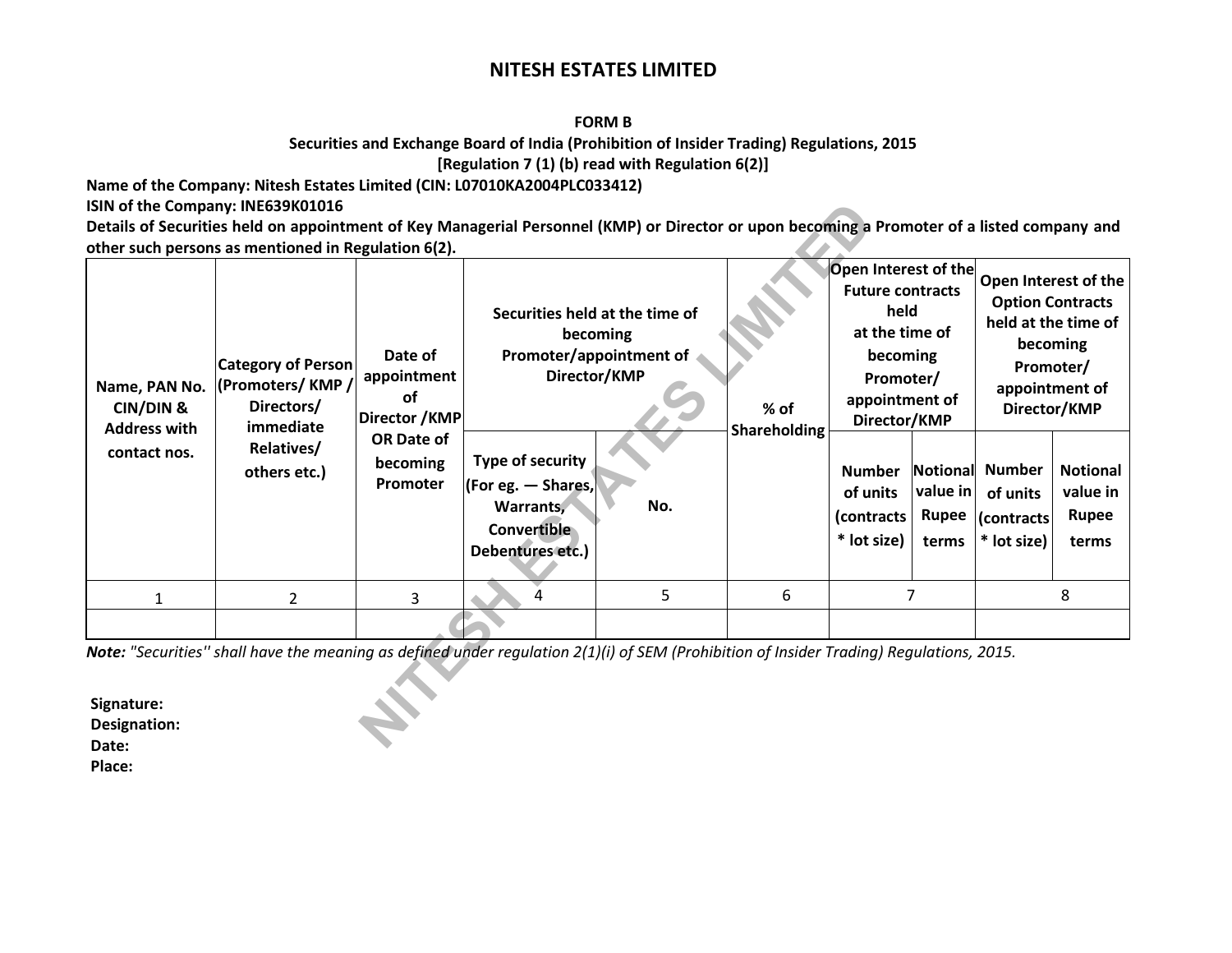#### **Continual Disclosure**

#### **FORM C**

**Securities and Exchange Board of India (Prohibition of Insider Trading) Regulations, 2015** 

**[Regulation 7 (2) read with Regulation 6(2)]** 

**Name of the Company: Nitesh Estates Limited (CIN: L07010KA2004PLC033412)** 

## **ISIN of the Company: INE639K01016**

| ISIN of the Company: INE639K01016<br>Name,<br>PAN No.<br>Category<br>CIN/DIN,<br>of Person<br>& address<br> (Promoter/<br>of<br>KMP/<br>Promoter/<br><b>Directors</b><br>Employee /<br>immediate<br>relatives/<br><b>Director</b><br>with<br>others<br>contact<br>etc.)<br>nos. | <b>Securities held</b><br>prior to<br>acquisition/<br>disposal |                                                                                                        | <b>Securities</b><br>acquired/<br><b>Disposed</b> |                                                                                                                 | $%$ of<br>Shareholding | Date of<br>allotment<br>advice/<br>acquisition<br>οf<br>shares/<br>sale of<br>shares                                                     |                 | Date of | Mode of<br>acquisition<br><i>(market)</i><br>purchase/ | Details of change in holding of Securities of Promoter, Employee or Director of a listed company and other such persons as mentioned in Regulation 6(2).<br><b>Trading in derivatives (Specify</b><br>type of contract, Futures or<br>Options etc) |       |                                                             |       | Exchange                                                   |                                          |
|---------------------------------------------------------------------------------------------------------------------------------------------------------------------------------------------------------------------------------------------------------------------------------|----------------------------------------------------------------|--------------------------------------------------------------------------------------------------------|---------------------------------------------------|-----------------------------------------------------------------------------------------------------------------|------------------------|------------------------------------------------------------------------------------------------------------------------------------------|-----------------|---------|--------------------------------------------------------|----------------------------------------------------------------------------------------------------------------------------------------------------------------------------------------------------------------------------------------------------|-------|-------------------------------------------------------------|-------|------------------------------------------------------------|------------------------------------------|
|                                                                                                                                                                                                                                                                                 |                                                                | Type of<br>security<br>(For eg. –<br>Shares,<br>Warrants.<br>Convertible<br><b>Debentures</b><br>etc.) | No.                                               | Type of<br>security<br>(For eg. $-$<br>Shares,<br>Warrants,<br><b>Convertible</b><br><b>Debentures</b><br>etc.) | <b>No</b>              | Post<br>Pre<br>Trans-<br>Trans-<br>action<br>action                                                                                      | specify<br>From | To      | Intima-<br>tion to<br><b>Company</b>                   | public<br>rights/<br>preferential<br>offer /<br>off market/<br>Inter-se<br>transfer etc.                                                                                                                                                           | Value | Buy<br>No.<br>lof units<br>(contr-<br>acts<br>*lot<br>size) | Value | Sell<br>No.<br>Of<br>units<br>(contr-<br>act *lot<br>size) | on which<br>the trade<br>was<br>executed |
| 1                                                                                                                                                                                                                                                                               | $\overline{2}$                                                 | 3                                                                                                      | 4                                                 |                                                                                                                 |                        | 6                                                                                                                                        | 7               |         | 8                                                      | 9                                                                                                                                                                                                                                                  | 10    | 11                                                          |       | 12                                                         | 13                                       |
| Signature:                                                                                                                                                                                                                                                                      |                                                                |                                                                                                        |                                                   |                                                                                                                 |                        | Note: "Securities" shall have the meaning as defined under regulation 2(1)(i) of SEM (Prohibition of Insider Trading) Regulations, 2015. |                 |         |                                                        |                                                                                                                                                                                                                                                    |       |                                                             |       |                                                            |                                          |

**Signature:** 

**Designation:** 

**Date:** 

**Place:**